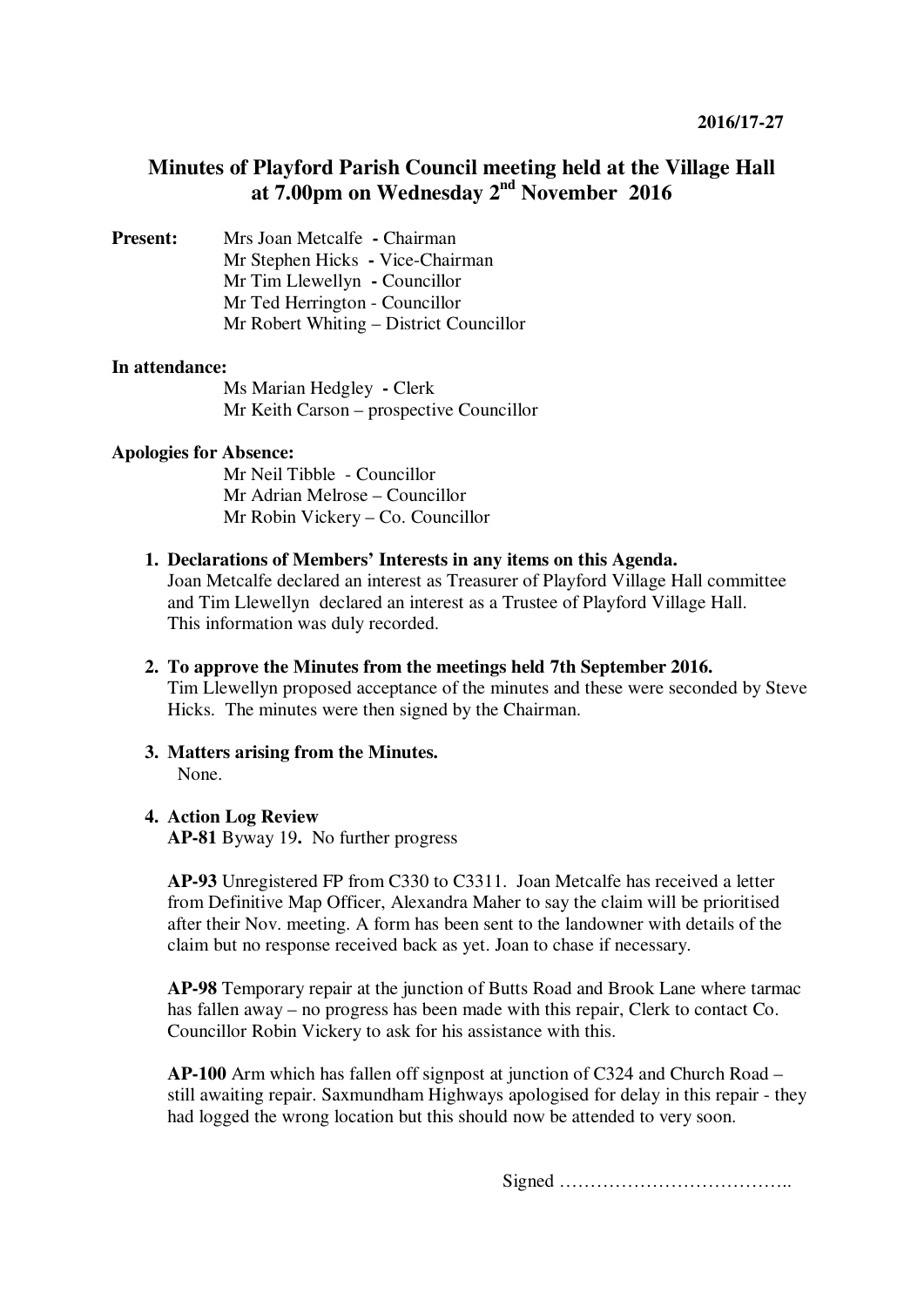**AP-106** FP9 & FP13 overgrown with brambles. SCC Footpaths Officer thought this had been cleared but it is still a problem and FP 9 is impassable. She will get it assessed again but as no progress has been made on this for 18mths, it was decided to ask Robin Vickery to intervene.

**AP-108** Debris in Spring Meadow from fallen tree and laurel hedge that needs trimming. SC Norse Ltd has promised to clear this at end Oct/early Nov. Clerk will monitor situation and chase if necessary.

**AP-115** Build up of silt on C324 near Clematis Cottage. This has been re- reported as no action as yet. Robin Vickery to be advised and asked to chase this up.

**AP-119** Repairs to tarmac in Butts Road –no progress, this is apparently not severe enough to be dealt with yet. Robin Vickery to be consulted.

**AP-121** Brambles overhanging carriageway on C324. The clerk has written to landowner to request clearance but so far no progress has been made.

**AP-122** Ash tree in Butts Road – possible Ash Die-Back victim. Derek Oldham, SCC Eastern Area Highways Manager has inspected this and will call in the arboriculturist. A second tree is also thought to be affected, Derek Oldham to be advised of this.

**AP-123** FP1 boggy section with fallen branches – Debbie Adams is aware of this and is meeting with contractors to discuss a remedy.

For more details see Action Log appended at end of the Minutes.

#### **5. County Councillor's report**

Robin Vickery was unfortunately unable to attend and did not submit a report.

#### **6. District Councillor's report**

Robert Whiting delivered his report. SCDC is in the process of moving offices to East Suffolk House, Riduna Park, Melton and this will probably not be completed until early in the new year.

Robert has funds available in his Budget for this year – this may be used to purchase new chairs for the Village Hall.

There is a meeting on  $14<sup>th</sup>$  November 2016 regarding Devolution. Norfolk is not keen on having to fund a mayor and this will be discussed.

Talks on the proposed merger of Suffolk Coastal with Waveney District are still progressing and a vote will be held early in the new year. Any objections to this proposal may be sent to merger@eastsuffolk.gov.uk but must be received by  $12<sup>th</sup>$ December 2016.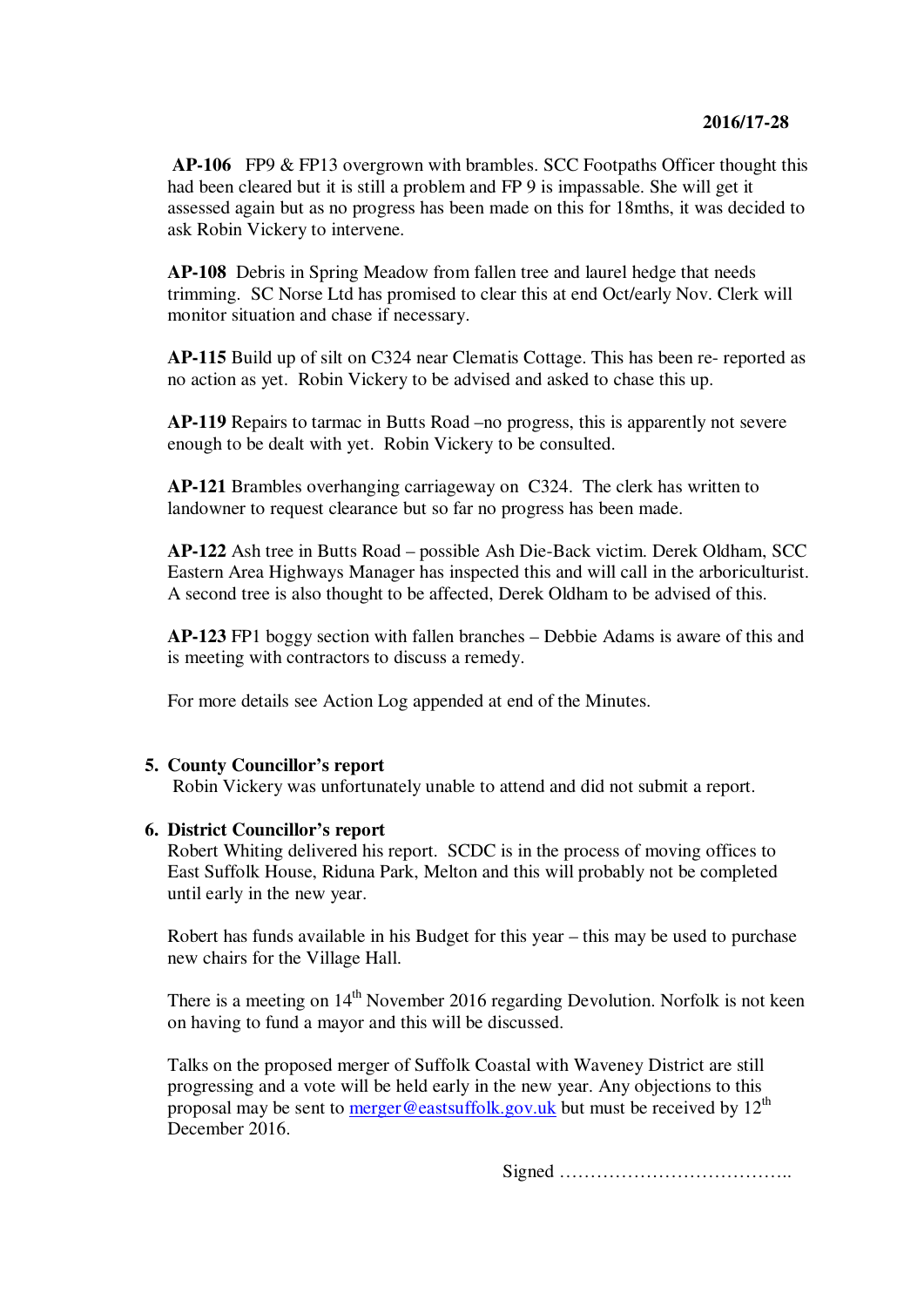The Better Broadband scheme has now extended its offer to people who currently get less than 2MB/second and there are no other means of getting higher speeds in their property. A free voucher may be available from www.betterbroadbandsuffolk.com to help with connection costs of a service from an approved supplier. Any problems should be emailed to broadband@suffolk.gov.uk

Canvassers are calling on residents in the area to establish whether they are listed on the electoral roll for voting. This is a follow-up to the new registration process adopted for compilation of the Electoral Register to ensure that no-one has slipped through the net.

Cycling along the promenade at Felixstowe is now officially permitted. There is a 12mth trial period from October 2016 to October 2017 after which a report will be prepared to determine the success (or otherwise) of this venture.

£3.5m is to be spent on Deben Leisure Centre to improve the changing facilities and to incorporate a new sauna, steam room and ice room.

Arthur Chavonia is the new Chief Executive of SCDC.

## **7. Finance**

o Reporting & authorisation of cheques/online payments:-

| 22.9.16 Clerk's salary, September                 |  |
|---------------------------------------------------|--|
| 18.10.16 HMRC $-Q2$ tax on clerk's salary £125.40 |  |
| 22.10.16 Clerk's salary, October                  |  |
| 2.11.16 Clerk's expenses $\pounds 26.08$          |  |

o Bank balances:

| Barclays Bank current account as at 1.11.16 |               | £4782.32 |
|---------------------------------------------|---------------|----------|
| NS&I Savings account                        | as at 1.11.16 | £3316.17 |

o Bank Reconciliation

Steve Hicks checked the Budget figures against the Bank Statement and signed to say that they agreed.

o Clerk's Salary

Monitoring of the clerk's hours spent on parish matters has shown that an average of 10.3 hrs /week was spent in September and 9.7hrs/wk in October, whereas only 5 hrs/wk are currently being paid for. To increase the number of hours paid per week would mean an increase in the annual amount of Precept granted each year in order to fund it - this would not require a referendum.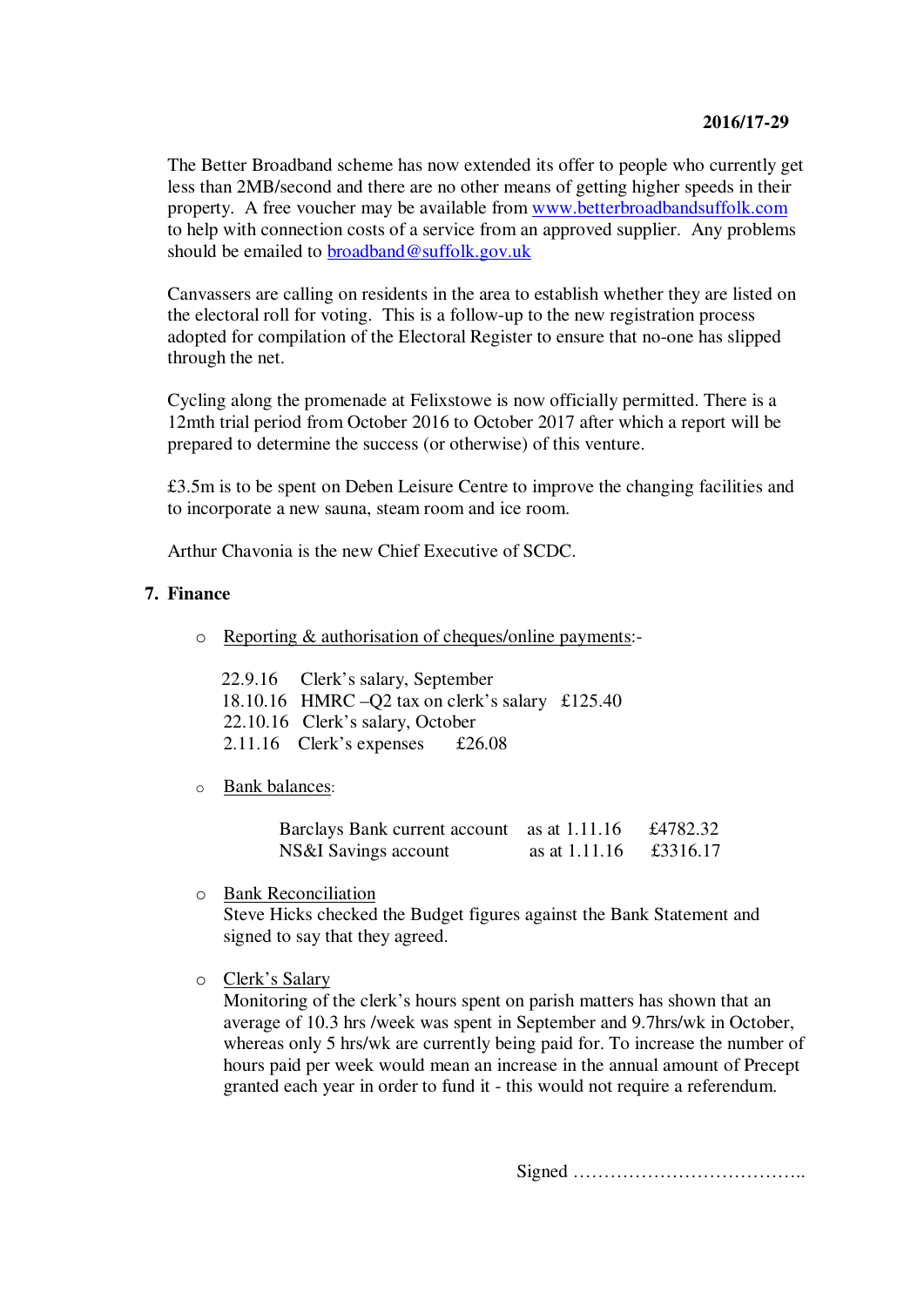# **2016/17-30**

It was decided that the clerk should continue to monitor her hours worked until the next meeting in January 2017 to give a better picture and a decision will be taken with the annual Budget review. It may be possible to award an ex-gratia payment to compensate for extra hours worked in 2016.

o Budget Update.

The budget was considered and found to be on track for this year. Joan Metcalfe proposed acceptance of this and it was seconded by Tim Llewellyn.

o Financial Regulations update Joan Metcalfe has reviewed this and recommended no changes.

#### **8. Highways**

Concern was voiced regarding the state of roadside hedges in the parish and the need for landowners to keep them trimmed. It was resolved that the clerk should write to Derek Oldham, Eastern Area Highways Manager and suggest he gets the hedges cut, then invoices the landowners concerned. This has been successfully carried out with roadside hedges along the A1214.

The clerk will also contact Clarke & Simpson (who are currently acting for the landowner) regarding the hedges in Brook Lane which need attention and three ash trees near the roadside which are possibly suffering from Ash Die-Back.

#### **9. Neighbourhood Plan – progress**

Andy MacGibbon of SCDC Planning Policy & Delivery Team for Neighbourhood Plans is willing to attend a meeting in of interested parties in Playford to discuss the commencement of a Neighbourhood Plan for Playford. A date of Wednesday 18<sup>th</sup> January 2017 at 7pm has been agreed for this (with the possible alternative of  $25<sup>th</sup>$ January) and the clerk will convey this to Mr MacGibbon. This date will need to be circulated by email and/or flyers around the village to alert parishioners.

## **10. Kesgrave Town Council's Neighbourhood Plan– update**

Approval has been received for this Plan using KTC's actual town boundaries and no extras. They now have a mandate to proceed.

## **11. Speedwatch Issues**

James Wright of Rushmere St Andrew parish and co-ordinator for Speedwatch has contacted the clerk to ask whether Playford would consider including Kesgrave TC in the joint Speedwatch venture of Rushmere St Andrew and Playford. He is strongly in favour of this and made assurances that Playford would not be sidelined.

A discussion ensued and it was resolved not to agree to the merger as Kesgrave is so much larger and has many more locations to be monitored. There is also a danger that Playford could be subsumed and lose control over how the venture was run. Playford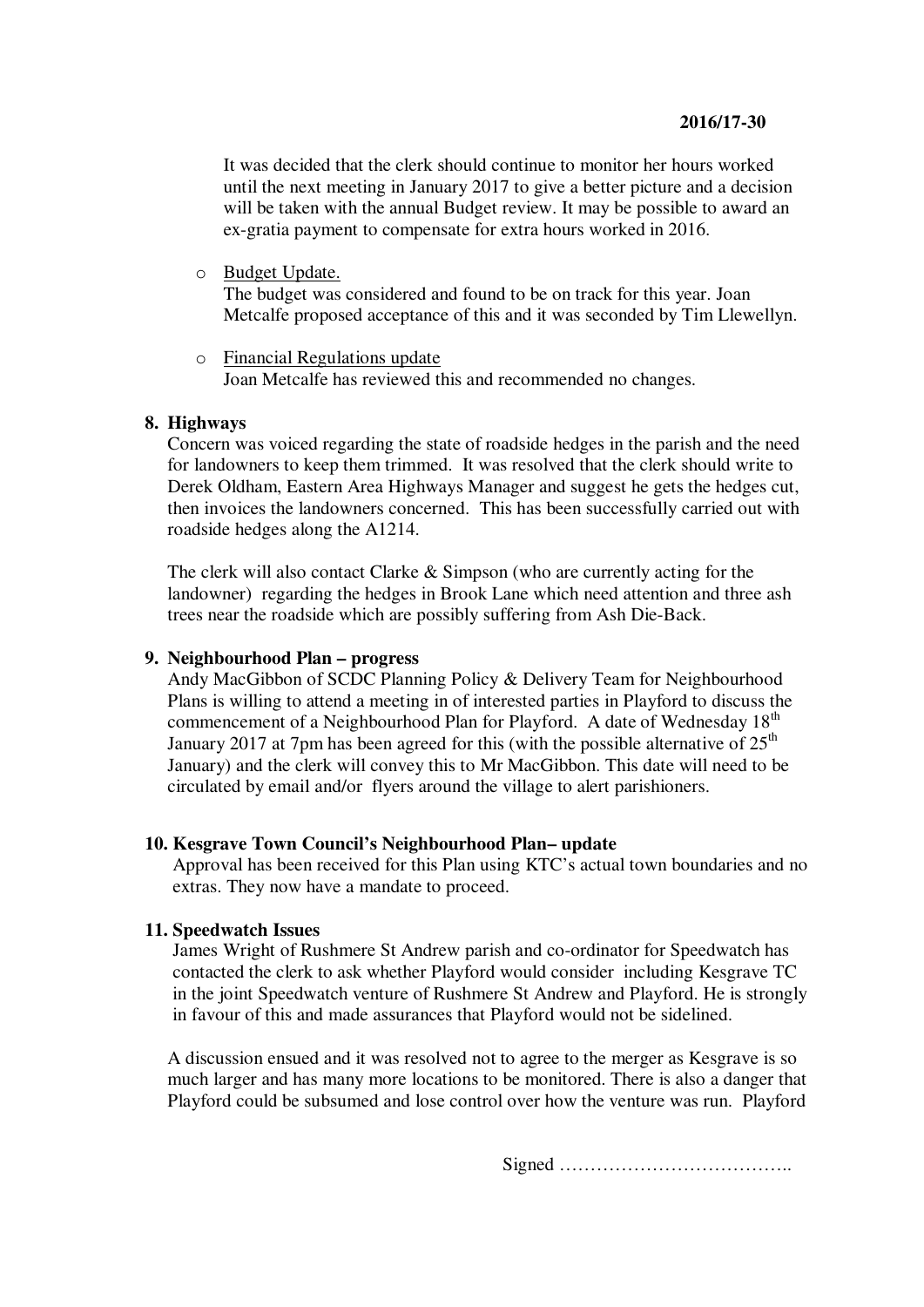would have enough volunteers to be trained along with Rushmere St Andrew but so far no dates for training sessions have been suggested.

Joan Metcalfe undertook to write to James Wright to explain our reservations.

# **12. Parking in Church Lane**

Parking issues continue to be a problem in Church Lane and a large vehicle recovery truck is regularly parked there overnight. This could pose a hazard if a fire engine or ambulance needed to gain access to properties in the road. It is unfortunately not a parish council issue but residents should contact the local housing association, then the Police if a satisfactory resolution cannot be reached.

# **13. Correspondence received:**

- a) Letter from Dept. for Business, Energy & Industrial Strategy re: EA ONE Offshore Windfarm Order 2014 saying there is no requirement to install all of the cable ducts referred to in the order.
- b) LAIS 1393 re: Precept Consultation
- c) SCDC Site Allocations & Area Specific Development Plan Document: Felixstowe Peninsula Area Action Plan, Proposed Main Modifications & Sustainability Appraisal and Habitats Regulations Assessments Consultation.
- d) The Planning Inspectorate Application received for EAOW3
- e) MAGPAS Air Ambulance request for funds.
- f) SCDC: Invitation for the Chairman, Clerk and one other to attend the Annual Town & Parish Council Budget Liaison Event on 28<sup>th</sup> November 2016 at The Council Chamber.
- g) Ipswich Borough Council: Ipswich Local Plan Public Consultation Core Strategy & Policies Development Plan Doc. Review, Site Allocations and Policies (incorporating IP-One Area Action Plan) DPD.
- h) The Pensions Regulator: reminder to complete Playford PC pension declaration.

# **14. AOB**

A letter has been received complaining about the amount of dog dirt in the village especially on the footpath used by school children to access the school in Lt Bealings. It has also been a problem on the playing field near to the children's swings.